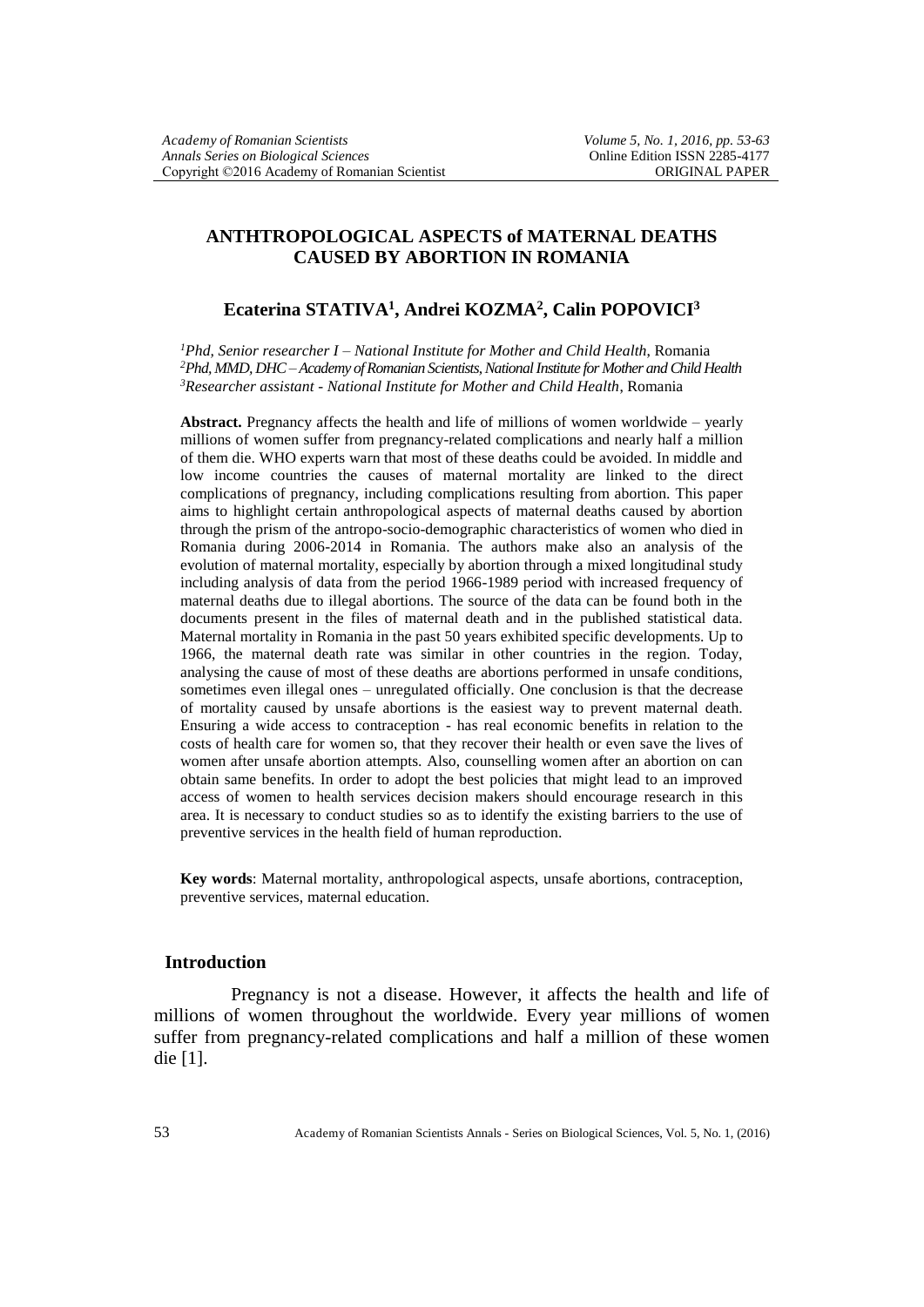After having conducted various studies, WHO experts warn that most of these deaths could be avoided without excessive costs, only by acting in the direction of preventing abortions performed in unsafe conditions, sometimes even illegal ones – unregulated officially. In developing countries, every 8 minutes a woman dies after such an abortion. Unsafe abortion is defined by the WHO as "*a procedure for putting an end to an unintended pregnancy carried out by someone lacking the necessary skills and / or performed in an environment which does not comply with a minimal medical standard*".[2]

The legalisation of abortion on request is a necessary first step, but it is not enough to reduce unsafe abortions and improve women's health, as in many countries, where abortion has been legalised for many years, pregnant women's access to competent care remains limited because of other barriers - economic or cultural. [3]

Unsafe abortions expose to danger women who, when confronted with an unwanted pregnancy, induce their own abortion or appeal to people lacking the required qualifications, for complex reasons, be they religious or economic or other reasons related to gender equality. Haemorrhages, infections and intoxications are the most frequent causes of death caused by this category of abortions. Conversely, legal abortion, especially in industrialised countries, has become one of the safest current medical procedures with minimal risk of morbidity and death.[2]

In the last decade the frequency of maternal deaths from any causes decreased dramatically all over the world. Maternal deaths have become rare events in countries with high income per capita, but are still frequent in countries with a middle or low income per capita. [1]

In middle and low income countries the causes of maternal mortality are linked to the direct complications of pregnancy occurring during pregnancy, childbirth or the postpartum period, including complications resulting from abortion. In countries where maternal deaths are rare events deaths are related to disorders and diseases pre-existing pregnancy and which have been aggravated by pregnancy. From the perspective of gender equality, access to safe abortion is a fundamental right of women, regardless of the place where they live. *"Today the underlying causes of morbidity and mortality from unsafe abortions are not blood loss and infections, but rather apathy and contempt for women." [4]* 

**This paper aims to** highlight certain anthropological aspects of maternal deaths caused by abortion through the prism of the socio-demographic characteristics of women who died in Romania during 2006-2014 in Romania.

The source of the data can be found both in the documents present in the files of maternal death and in the published statistical data.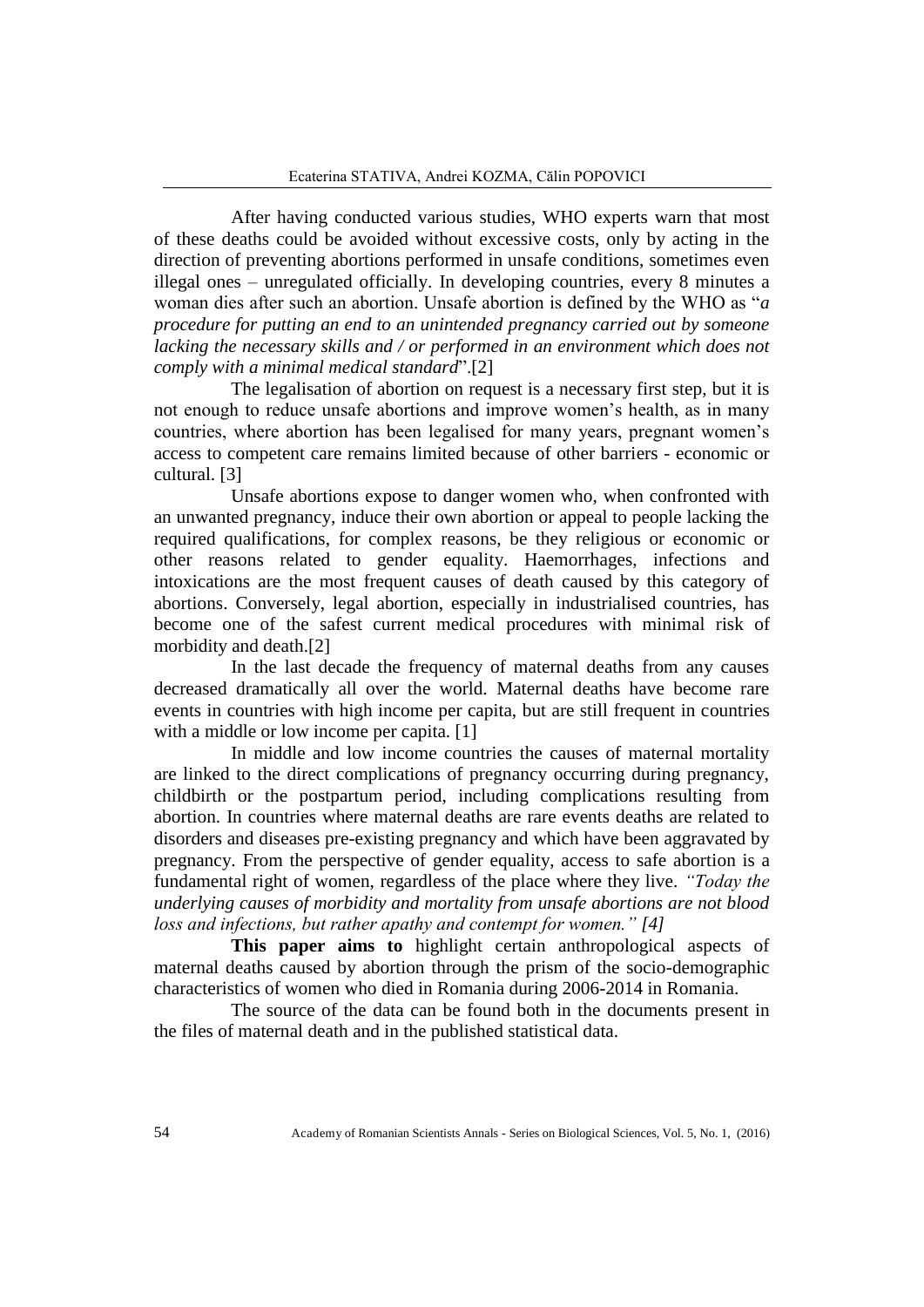#### **Definitions.**

According of the  $10<sup>th</sup>$  Revision of the WHO regarding the International Classification of Diseases, **maternal death** is defined as the *death of a woman during pregnancy or within a period of 42 days since the termination of pregnancy, irrespective of the duration and location of pregnancy, through any cause determined or aggravated by pregnancy or its management, but not brought about by accidental or incidental causes.*

Using the International Classification of Diseases, maternal deaths are sub-divided into four categories:

 Deaths from **direct obstetrical** risk are those deaths resulting from obstetric complications (pregnancy, childbirth, puerperium), interventions, omissions, incorrect treatments, or induced by a chain of events arising from any of the above-mentioned factors.

 **Deaths from abortion** are a special case of deaths caused by direct obstetrical risk, given by the stage of pregnancy at which the decease occurred, i.e. up to 26 weeks. Since many of the deaths from abortion are self-inflicted, performed in unsafe conditions, in countries like Romania, all these types of deaths are treated separately and not under maternal deaths from direct causes.

 Deaths from **indirect** obstetric risk are a consequence of a disease preexisting pregnancy or of an illness which coincided with the pregnancy, having no obstetric causes, but which could be aggravated by the physiological modifications of pregnancy.

 Collateral deaths also known as "accidental deaths" are those deaths occurring during pregnancy or post-partum, but are not correlated with pregnancy

## **The current situation of maternal deaths and deaths caused by abortion in Romania.**

Maternal mortality in Romania in the past 50 years exhibited specific developments. Up to 1966, the maternal death rate was similar to that of the overall European trend, like that of the other countries in the region.

After the enforcement of the pro-natalistic policy through the Decree 770/1966 and the legislation related to the banning of abortion on demand and progressively of modern methods of contraception, we were witnessing an accelerated increase of maternal deaths as a consequence of unsafe abortions. The said decree and the subsequent measures aiming to outlaw abortion on demand and contraception were abrogated in December 1989.

In the 23 years since 1966 to 1989, the frequency of maternal deaths caused by illegal abortions in Romania gradually increased from 64 cases in 1966 to 545 in 1989 [ 8]. Figure 1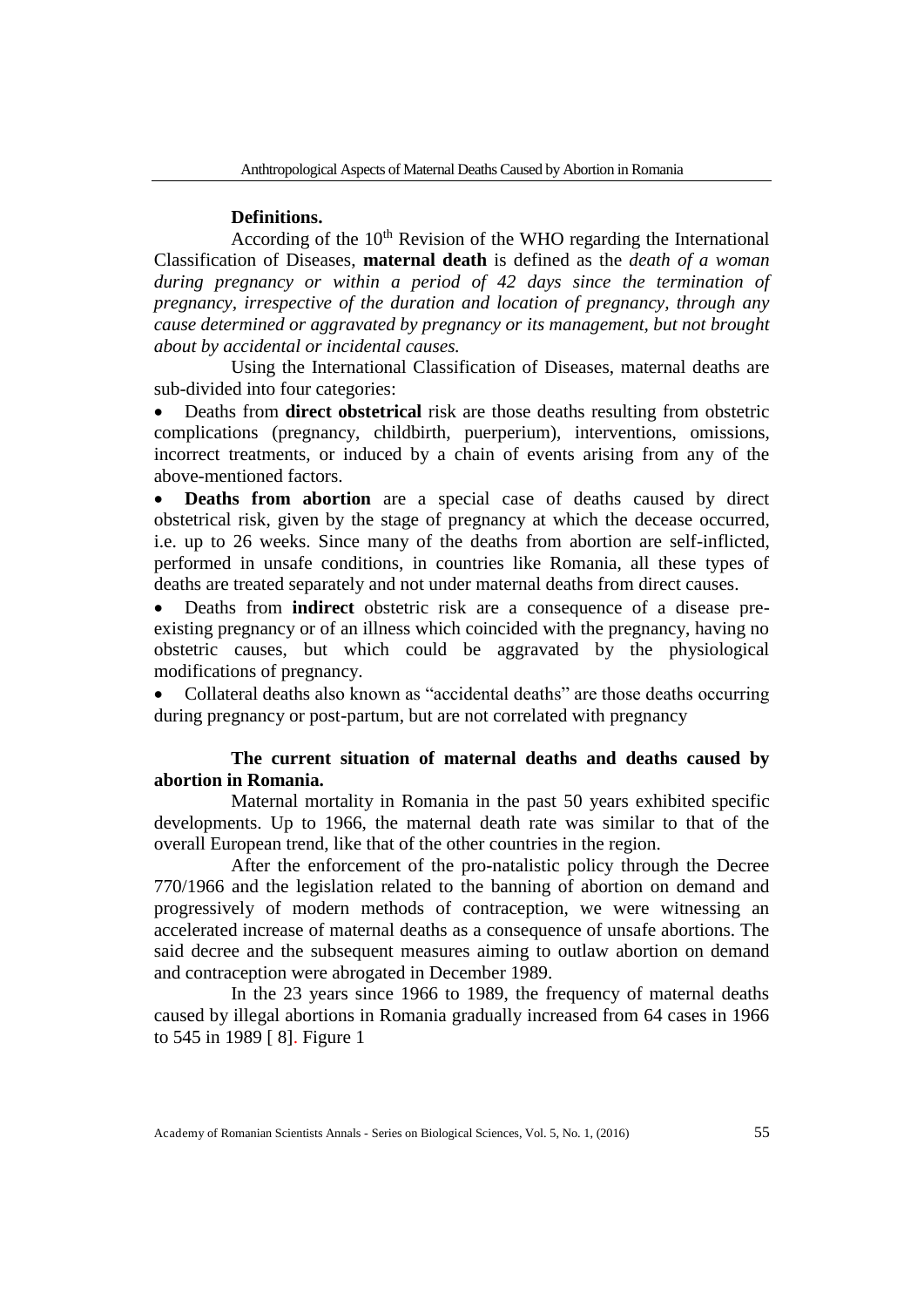



**Figure 1.** Evolution of maternal deaths from abortions between 1966 and 2014

The repressive measures against clandestine abortions intensified year by year, but could not discourage abortions and consequently the deaths caused by abortions continued to increase. According to statistical records in this period in Romania about 10,000 women died from complications resulting from empirically practiced abortions [7]. Moreover, the empirical methods used for termination of pregnancy inflicted probably in many women the damage of the uterine cervix, chronic infections and severe anaemia, which in its turn (namely severe anaemia) increased the risk of postpartum haemorrhage and accompanying infections so that the women who survived remained infertile, frequently gave birth prematurely to dead children or low birth weight infants. The exact figures are not known as to this morbidity, meaning that, in Romania, there were no data indicating the incidence of post-abortion morbidity. [7]



**Figure 2.** Evolution of birth rate between 1965 and 1989

56 Academy of Romanian Scientists Annals - Series on Biological Sciences, Vol. 5, No. 1, (2016)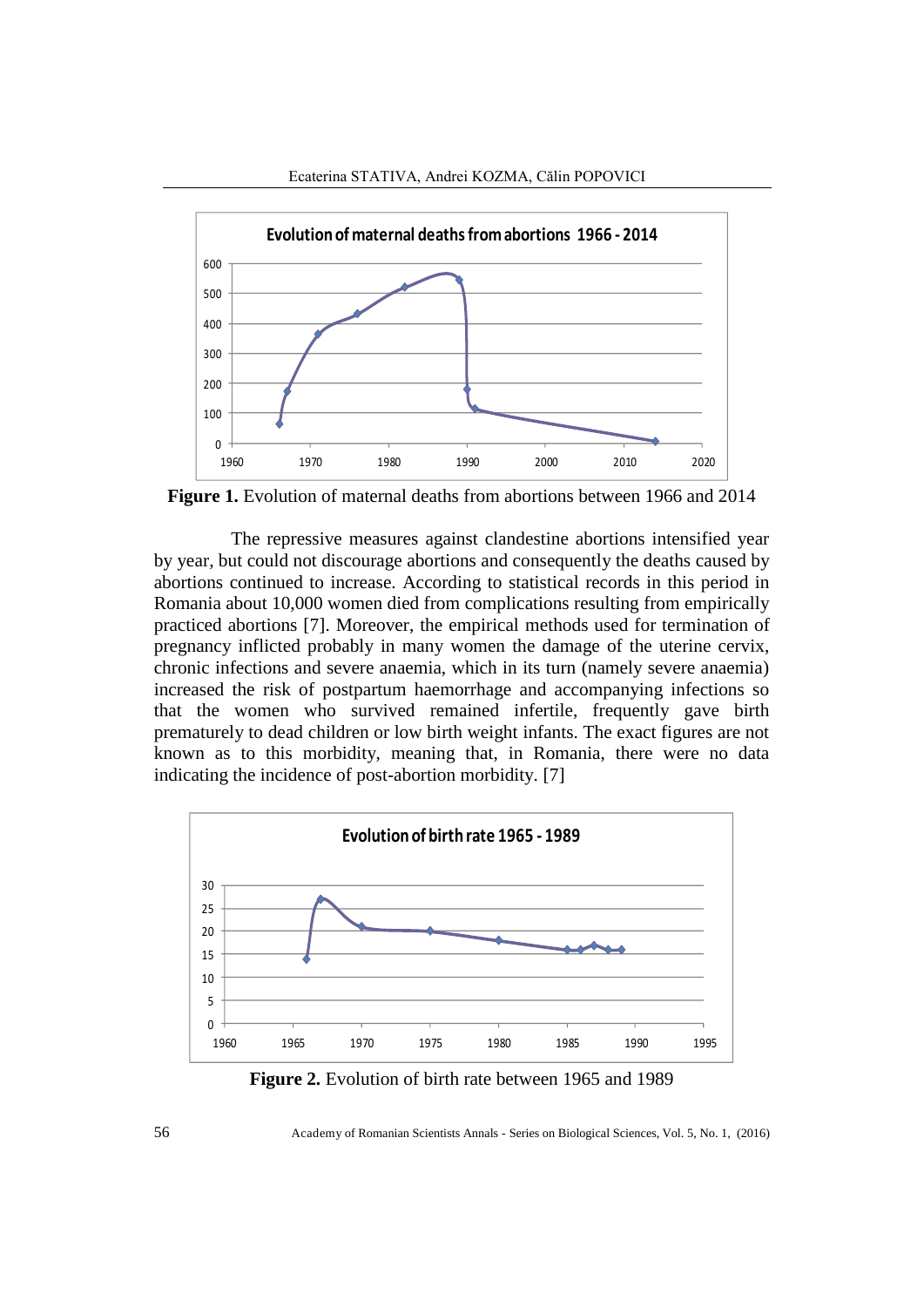Although it was a very repressive pro-natalistic policy, its effects on the increase of the birth rate were not notable. After an initial doubling of the birth rate in 1967, from 14.3 to 27.4 % it began to decline gradually reaching 16 % in 1989, a rate very close to the one preceding the imposition of the pro-natalistic decree (Figure 2). WHO experts believe that the outlawing of abortion and contraception was not a pro-natalistic measure, but as it subsequently turned out an anti-natalistic one; by the fact that following the deaths there were fewer women with childbearing potential, there were fewer healthy women who could have children, the children being in these cases born prematurely, or died at birth or in the first year, or were either unwanted or abandoned (Figure 3). [5, 6]

In a nutshell, in the society in question we had fewer healthy citizens for the future. In all the documents on this issue, Romania's dramatic pro-natalistic experience is mentioned as a telling example.



**Figure 3.** Evolution of the infant mortality rate in the period 1966-1991

Analysing the infant mortality rate in the period 1966-1991 one can see that after 1989 the deaths from abortions began to fall significantly. From 1989 to 1990, the deaths decreased by 67 %, i.e. from 545 to 181 deaths. Subsequently, maternal deaths from abortion declined progressively, as can be seen in Figure 3.

It is worth mentioning that in the case of an unwanted pregnancy and after the liberalisation of abortion, women continued to resort to unsafe abortion. Statistical data show that until 2004, there were annually hundreds of induced abortions. It was only in 2005 that induced abortions were measured by "double digits", not exceeding 100 – something in the range of tens (Table 1).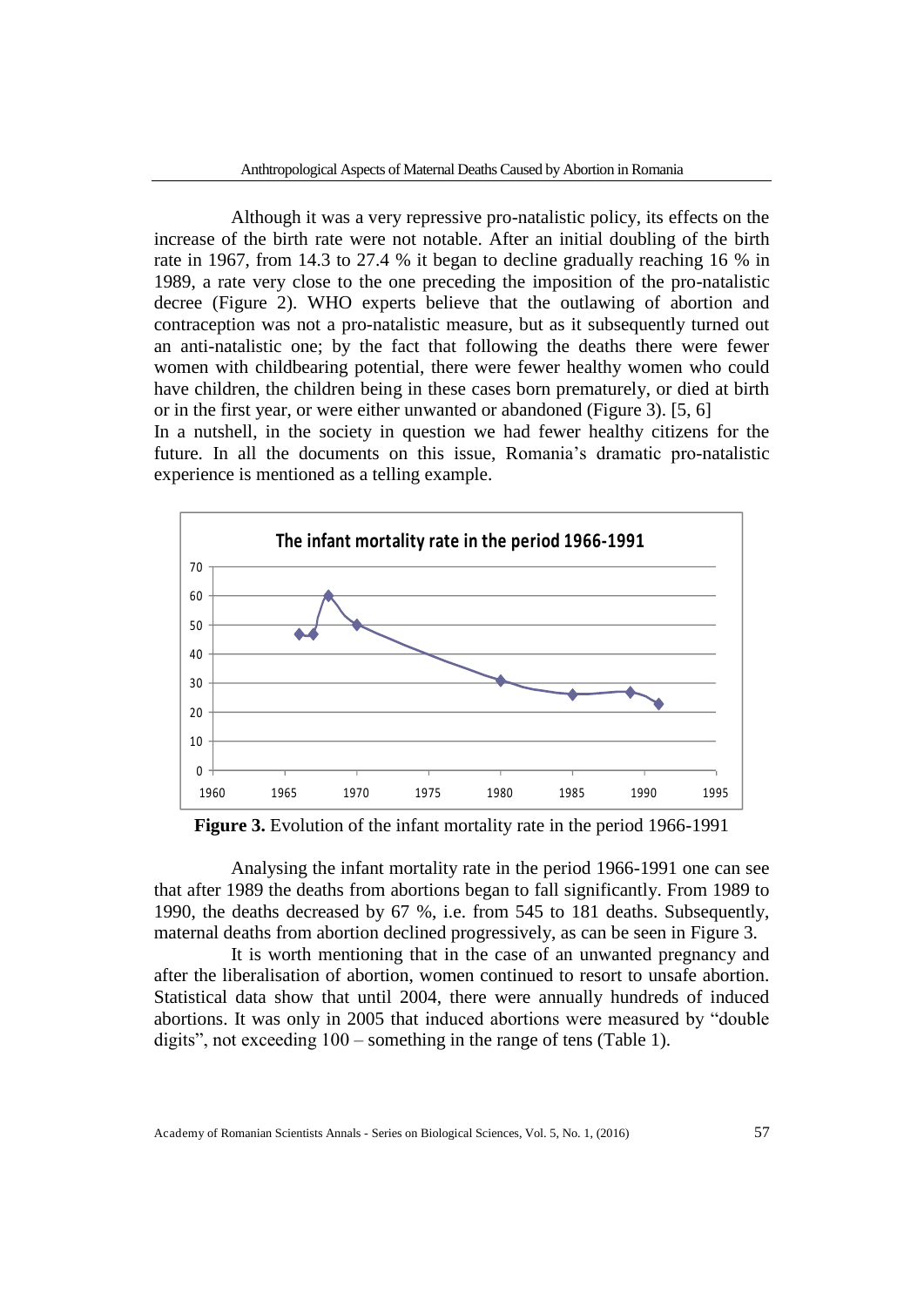

**Figure 4**. Evolution of maternal deaths from abortion 1966-2014

**Table 1.** Dynamics of induced abortions 1990-2011

| Years                                | 1990 | 1995 | 1997 | 2001 | 2004 | 2005 | 2007 | 2009 | 2011 |
|--------------------------------------|------|------|------|------|------|------|------|------|------|
| Number<br>of<br>induced<br>abortions | 1181 | 364  | 395  | 200  | 101  | 41   | 48   | 53   | 83   |

Source: *Cristea C, Scortan, A, 2012, Asistenta gravidelor si evident intreruperilor cursului sarcinii in 2011 comparativ cu 2010, Ministerul Sanatatii, Institutul National de Sanatate Publica, Centrul National de Statistica si Informatica in Sanatatea Publica*

This also explains the fact that up to 1998 maternal mortality was still dominated by deaths from abortions and only thereafter the situation was reversed. Thus, in 1990, deaths by abortion were more than 2.2 times higher than those caused by obstetrical risk. Starting from 1998 the ratio was reversed, the deaths from direct obstetrical risk exceeding those from abortion.

The fewest deaths from abortion over the last 24 years occurred in 2012, i.e. 3 cases. Then the number of maternal deaths increased again and stabilised for the next two years, respectively 6 deaths annually (Table 2) [8].

Between 2006 and 2010 we note that most of the women who died from abortion came from rural areas, the number of deaths being from 2 to 5 times higher in rural areas, during this time frame (Table 3).

The majority of the women who died belonged to the age group of 20- 39 years (Table 4).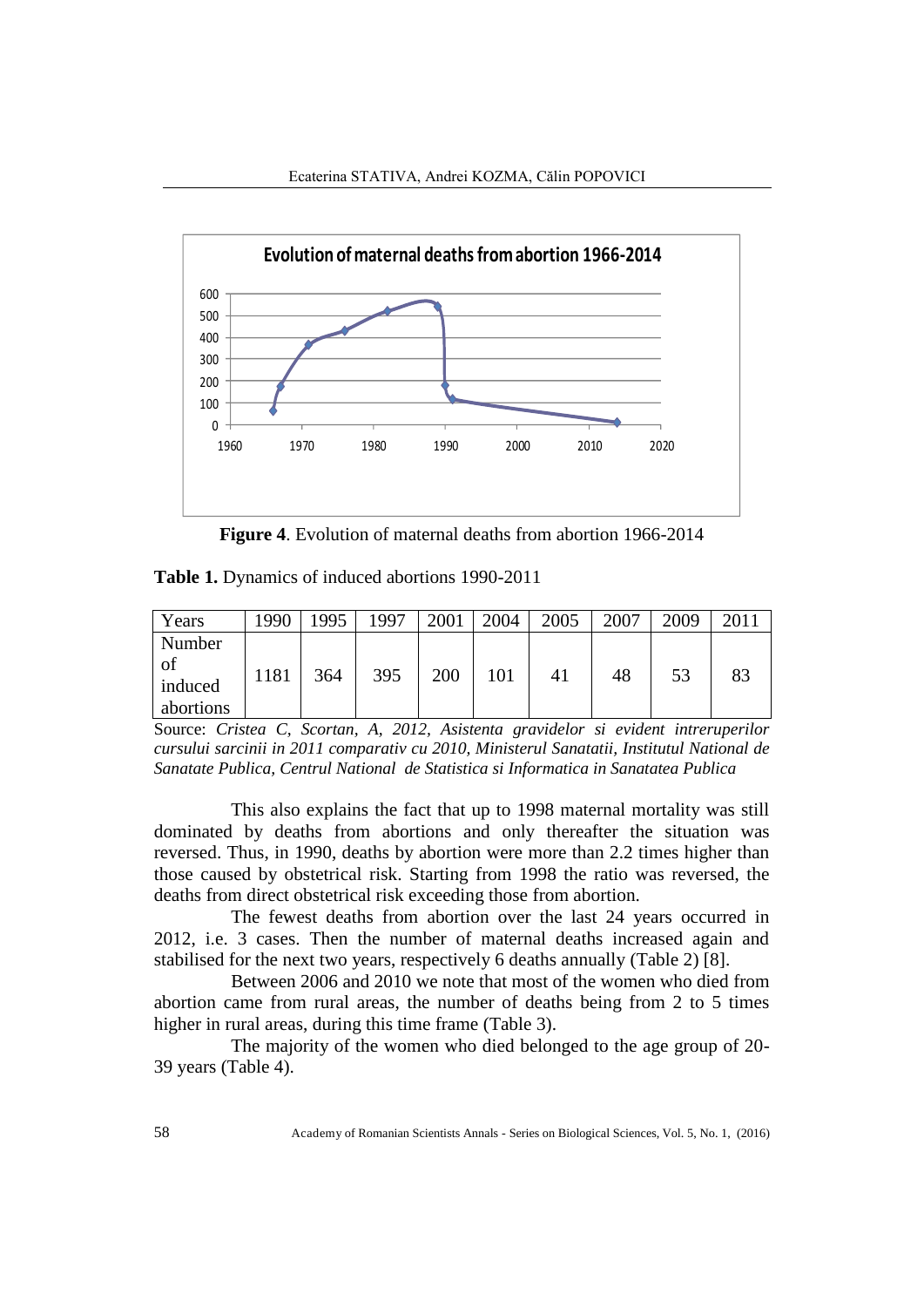### **Table 2.** Evolution of maternal deaths from abortion 2006-2014

| <b>T</b><br>ears    | 2006 | 2007 | 2008 | 2009 | 2010 | 2011 | 2012 | 2012 | 2014 |
|---------------------|------|------|------|------|------|------|------|------|------|
| Number of<br>deaths | ∸    |      |      |      |      |      | ◡    |      |      |

Source: *Buletine informative Analiza mortalitatii materne in Romania CNSISPB, 2006-2014 (Newsletter Analysis of Maternal Mortality in Romania)*

**Table 3.** Maternal deaths from abortion according to mother's residence

| Years<br>Residence | 2006 | 2007 | 2008 | 2009 | $2010$   2011 | 2012 | 2013 | 2014 |
|--------------------|------|------|------|------|---------------|------|------|------|
| Urban              |      |      |      |      |               |      |      |      |
| Rural              |      |      |      |      |               |      |      |      |
| Total deaths       | 12   |      |      |      |               |      |      |      |

Source: *Buletine informative Analiza mortalitatii materne in Romania CNSISPB, 2006-2014 (Newsletter Analysis of Maternal Mortality in Romania)*

|  | Table 4. Maternal deaths from abortion by age group of the mother |  |  |  |  |  |  |  |  |  |
|--|-------------------------------------------------------------------|--|--|--|--|--|--|--|--|--|
|--|-------------------------------------------------------------------|--|--|--|--|--|--|--|--|--|

| Years<br>Age groups | 2006 | 2007 | 2008 | 2009 | 2010 | 2011 l | 2012 | 2013 | 2014 |
|---------------------|------|------|------|------|------|--------|------|------|------|
| Under 20 years      |      |      |      |      |      |        |      |      |      |
| $20-39$ years       |      |      |      |      |      |        |      |      |      |
| $40-44$ years       |      |      |      |      |      |        |      |      |      |
| Total deaths        | 1 ^  |      |      |      |      |        |      |      |      |

Source: *Buletine informative Analiza mortalitatii materne in Romania CNSISPB, 2006-2014 (Newsletter Analysis of Maternal Mortality in Romania)*

Part of maternal deaths occurs at home or on the way to the hospital. According to the data in Table 5, what should be worrying us is the fact that both the percentage and actual number of deaths that occur outside health care facilities has increased in the last 2 years under consideration.

As to the education level of the mothers who died after an abortion the information was insufficient. Among the documents found in the maternal death files the records referring to the schools graduated by mothers were often missing. The available evidence indicates that most women had low levels of education, more specifically primary school or secondary school. But there were also a few cases of highly educated women, i.e. post-secondary or higher education (Table 6).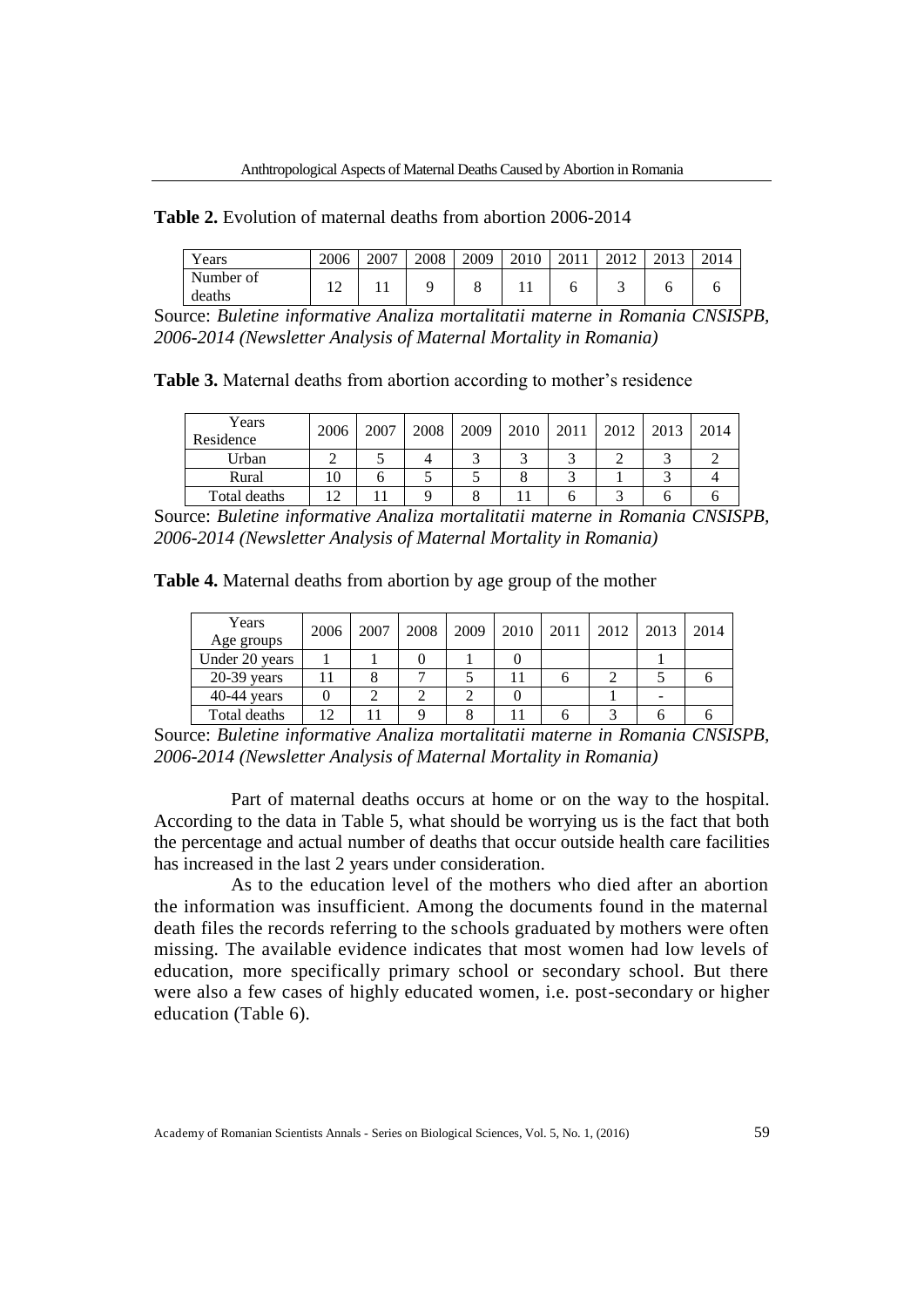| Years<br>Place          | 2006 | 2007 | 2008 | 2009 | 2010 | 2011 | 2012 | 2013 | 2014 |
|-------------------------|------|------|------|------|------|------|------|------|------|
| Hospital                | 10   | 10   |      | n    |      |      |      |      |      |
| Outside the<br>hospital |      |      |      |      |      |      |      |      |      |
| Total deaths            | 1つ   |      |      | Ō    |      | n    |      |      |      |

**Table 5.** Maternal deaths from abortion by place of death

Source: *Buletine informative Analiza mortalitatii materne in Romania CNSISPB, 2006-2014 (Newsletter Analysis of Maternal Mortality in Romania)*

**Table 6.** Maternal deaths from abortion by the mothers' schooling level distribution expressed in percentage

|                                              | 2006  | 2007  | 2008                     | 2009  | 2010  | 2011  | 2012  | 2013  | 2014  |
|----------------------------------------------|-------|-------|--------------------------|-------|-------|-------|-------|-------|-------|
| Illiterate and<br>primary school             | 50%   | 18.2% |                          |       | 9.1%  | 50%   | 33.3% |       | 16.7% |
| Secondary<br>school                          | 16.7% | 18.2% | 55%                      | 12.5% |       |       |       | 16.7% | 33.3% |
| Vocational<br>school                         | 8.3%  |       | 11.6%                    | 37.5% | 27,3% |       |       |       |       |
| High school                                  | ۰     |       |                          |       |       | 16.7% |       | 16.7% |       |
| Post-secondary<br>and<br>Higher<br>education | -     | 18.2% | $\overline{\phantom{0}}$ | 12.5% | 9.1%  |       |       |       |       |
| Unspecified                                  | 25%   | 45.4% | 66.7%                    | 37.5% | 54.5% | 33.3% | 66.7% | 66.6% | 50%   |

Source: *Buletine informative Analiza mortalitatii materne in Romania CNSISPB, 2006-2014 (Newsletter Analysis of Maternal Mortality in Romania)*

The analysis of the causes of death due to abortion reveals that most deaths were caused by empirically induced abortions, therefore performed in unsafe conditions (Table 7). Even if this fact seems offensive for Romania with liberalised abortion and available contraceptives, behind this phenomenon there are many hidden things which act as obstacles preventing the use of these services.

First of all abortions are free, yet there are charges. The price amounts to 200-250 lei in the public system. And not all the women can afford to spend this amount of money unblinkingly. A rural origin and a lower education level are socially disadvantaging criteria, a fact which entitles us to believe that these women come from a population with poor resources of any kind. And that is why they have recourse to less expensive alternatives in the hope that they would "get rid of the pregnancy".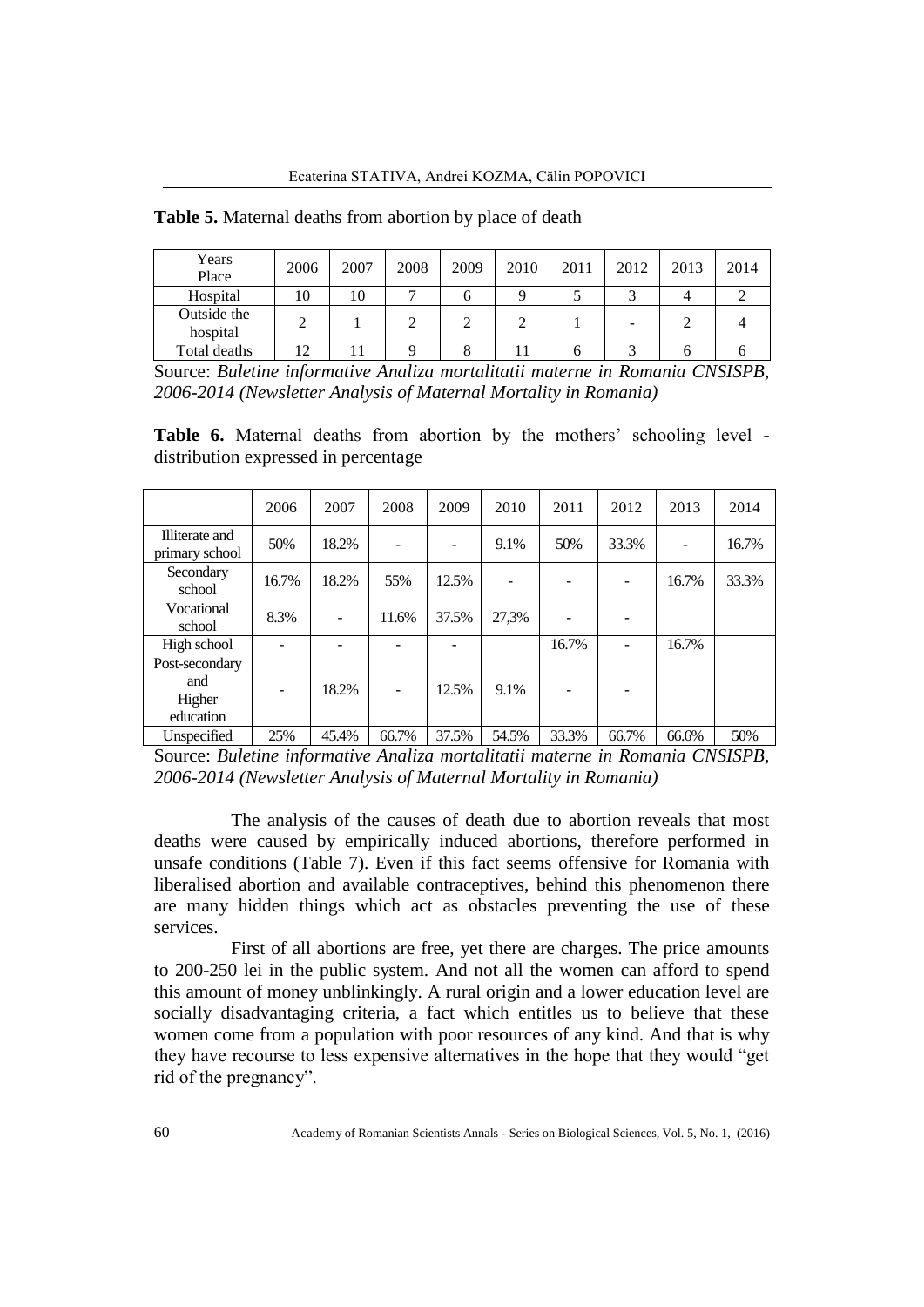| Years<br>Causes of<br>deaths                     | 2006 | 2007           | 2008     | 2009 | 2010 | 2011             | 2012 | 2013 | 2014           |
|--------------------------------------------------|------|----------------|----------|------|------|------------------|------|------|----------------|
| Miscarriage                                      |      |                | --       | 2    | 3    |                  | 2    |      |                |
| <b>Induced</b><br>abortion                       | 8    | 6              | 8        | 3    | 6    | $\boldsymbol{4}$ | 1    | 3    | 3              |
| Complications<br>of abortion                     | 3    | 1              | $\theta$ |      |      |                  |      |      |                |
| Ectopic<br>pregnancy                             |      | $\overline{2}$ |          | 2    | 1    | 1                |      | 1    |                |
| Other<br>abnormal<br>products of<br>childbearing |      | 1              |          |      | 1    |                  |      | 1    | $\mathfrak{D}$ |
| Total deaths                                     | 12   | 11             | 9        | 8    | 11   | 6                | 3    | 6    | 6              |

**Table 7.** Causes of deaths from abortion 2006-2014

The data of Table 8 indicate that an abortion practiced in unsafe conditions does not automatically lead to death. Therefore women keep on practicing it and they count on the fact that eventually they will get to the hospital where the abortion will be completed in safe conditions. But it seems that not always.

**Table 8.** Maternal deaths from self-induced abortion in relation to empirically self-induced abortions

| Year                                                                                               | 2006                              | 2007                              | 2008                              | 2009                              | 2010                              | 2011                              | 2012                                       |
|----------------------------------------------------------------------------------------------------|-----------------------------------|-----------------------------------|-----------------------------------|-----------------------------------|-----------------------------------|-----------------------------------|--------------------------------------------|
| Deaths from self-<br>induced abortion                                                              | 8                                 | 6                                 |                                   |                                   |                                   |                                   |                                            |
| self-<br>Empirically<br>induced<br>abortions<br>self-<br><i>(incomplete)</i><br>induced abortions) | 53<br>$(27$ in<br>rural<br>areas) | 48<br>$(23$ in<br>rural<br>areas) | 30<br>$(14$ in<br>rural<br>areas) | 53<br>$(26$ in<br>rural<br>areas) | 54<br>$(17$ in<br>rural<br>areas) | 83<br>$(28$ in<br>rural<br>areas) | 119<br>$(42 \text{ in}$<br>rural<br>areas) |

Another barrier may be the refusal of physicians to practice abortions on demand during religious fasts.

Regarding the *medical assistance of pregnant women* the analysis of the available records indicates that most mothers, and none after 2010, did not resort to prenatal consultations. This is "understandable" in the case of those mothers who had an unwanted pregnancy which they wanted to terminate.

Yet not all the deaths were caused by empirically induced abortion. There were deaths also after a miscarriage, an ectopic pregnancy or various abnormalities of the product of conception. It is possible that some of these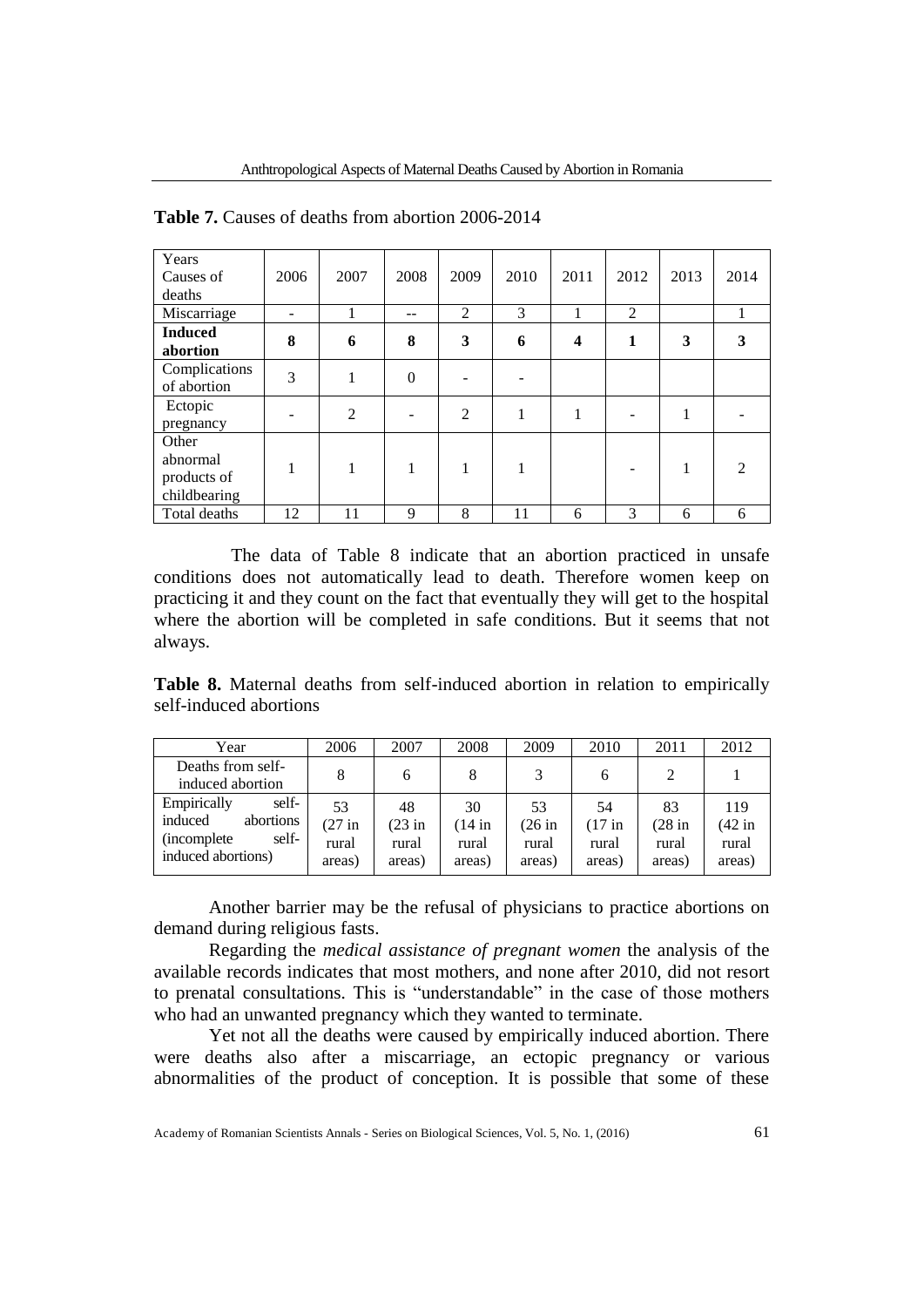pregnancies might have been young which could explain mothers' failure to go to prenatal consultation. Documents show that most deaths occurred after the first trimester, i.e. 75 %, and only 25 % in the first trimester (the data not shown).

# **Can deaths from abortion, especially in the case of abortions practiced in unsafe conditions, be prevented?**

The WHO believes that the decrease of mortality caused by unsafe abortions is the easiest way to prevent maternal deaths.

The reduction of unsafe abortions can be done by ensuring a wide access to contraception. However, this access must take into account the needs of all the segments of the population in order to be effective. National programs of contraception as is also the case in Romania must operate without interruptions and be easily accessible in unprivileged social environments. Accessibility to free contraception has unquestionably economic benefits in relation to the costs of health care for women so that they recover their health or even save the lives of women after unsafe abortion attempts. And the benefits extend implicitly on the welfare of families and children.

Counselling women after an abortion, whether it was conducted in safe or unsafe conditions to use a modern contraceptive method as to avoid unwanted pregnancy is one of the ways that has proven useful in most countries. Unfortunately in Romania this model of prevention is rarely used, for it is not considered a mandatory medical service after an abortion. Increasing women's access to the use of prenatal services may have an important preventive role in reducing mortality and morbidity in terms of reproductive health.

It is important that these services have also a strong educational component with respect to education and health, including reproductive health. Currently prenatal care providers do not have such a component in the basic package of services provided freely to pregnant women.

Last but not least, education as regards health, including reproductive health, should be included in school curricula, so that all students might benefit from this education. At the present time, in Romania, this discipline is optional.

In order to adopt the best policies that might lead to an improved access of women to health services decision makers should encourage research in this area. It is necessary to conduct studies so as to identify the existing barriers to the use of preventive services in the health field of human reproduction.

#### **References**

[1] World Health Organization, 2004, "Beyond the Numbers: Reviewing maternal deaths and complications to make pregnancy safer".

[2] [Lisa B Haddad,](http://www.ncbi.nlm.nih.gov/pubmed/?term=Haddad%20LB%5Bauth%5D) MD, MA, Clinical Fellow in Obstetrics<sup>\*</sup> and [Nawal M Nour,](http://www.ncbi.nlm.nih.gov/pubmed/?term=Nour%20NM%5Bauth%5D) MD, MPH†Rev Obstet Gynecol. 2009 Spring; 2(2): 122–126.Unsafe Abortion: Unnecessary Maternal Mortality